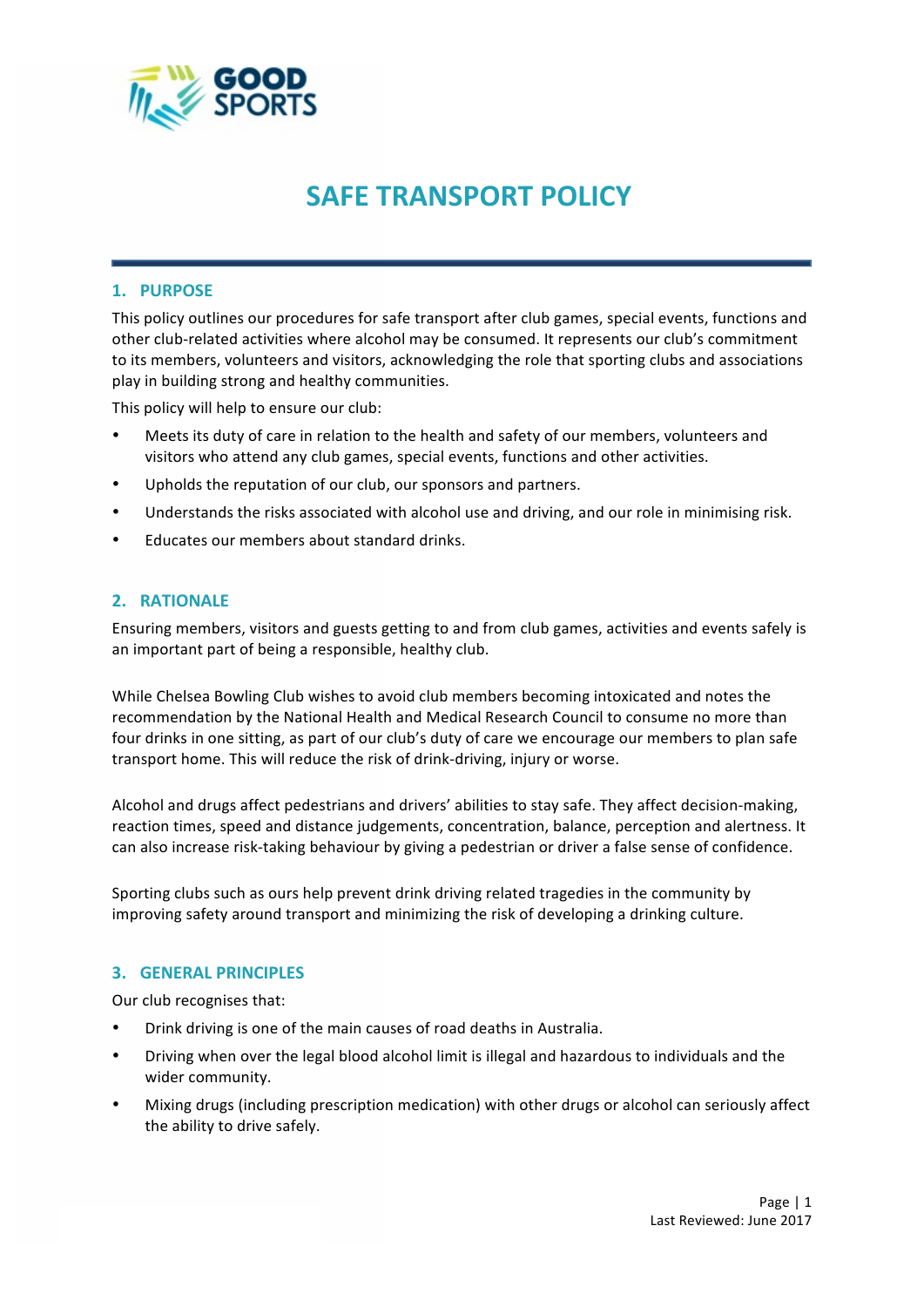

# **4. TRANSPORT FOR CLUB ACTIVITIES**

This safe transport policy applies for all activities undertaken by the club that involve the serving and/or consumption of alcohol.

Our club will:

- Promote strategies that encourage members to plan how they'll get home safely before they go out e.g. pre-arranged transport.
- Print safe transport messages on relevant club activity and event invitations or flyers.
- Ensure the MC for events or club committee members advise attendees that the club is a Good Sports accredited club, communicate the safe transport options and regularly remind attendees to behave responsibly around alcohol.
- Ensure telephone calls can be made free of charge to call a sober person to provide transport from the club or venue.

Where available, our club will also consider:

- Use of a club or community bus (such as council, school or tourist buses) and:
	- The bus or transport provided will be an alcohol-free zone (i.e. no alcohol will be permitted on the bus).
	- − The bus will not be used to transport members between licensed venues.
	- People who have consumed alcohol can get home safely from the bus drop off point
- Use a range of taxi or ride share strategies such as:
	- − Free telephone calls to arrange a taxi to provide transport from the club or venue.
	- − The club committee will pre-order taxis to arrive at a club or venue at the conclusion of a club event or function.
	- − Encourage club members to utilise a ride share service.

## **5. CLUBS WITH A LIQUOR LICENCE FOR ANY CLUB EVENTS OR FUNCTIONS**

Our club will promote low alcohol and non-alcoholic drinks as options and available at reduced prices.

Bar staff/ servers of alcohol will encourage members, volunteers and visitors to:

- Consume food while drinking alcohol at the club.
- Consume alcohol in moderation bearing in mind our commitment to the Good Sports program, its philosophies and policies.
- Make alternate safe transport arrangements if they are considered to be intoxicated or at risk of exceeding the legal limit (e.g. free call to a taxi/friend/family).